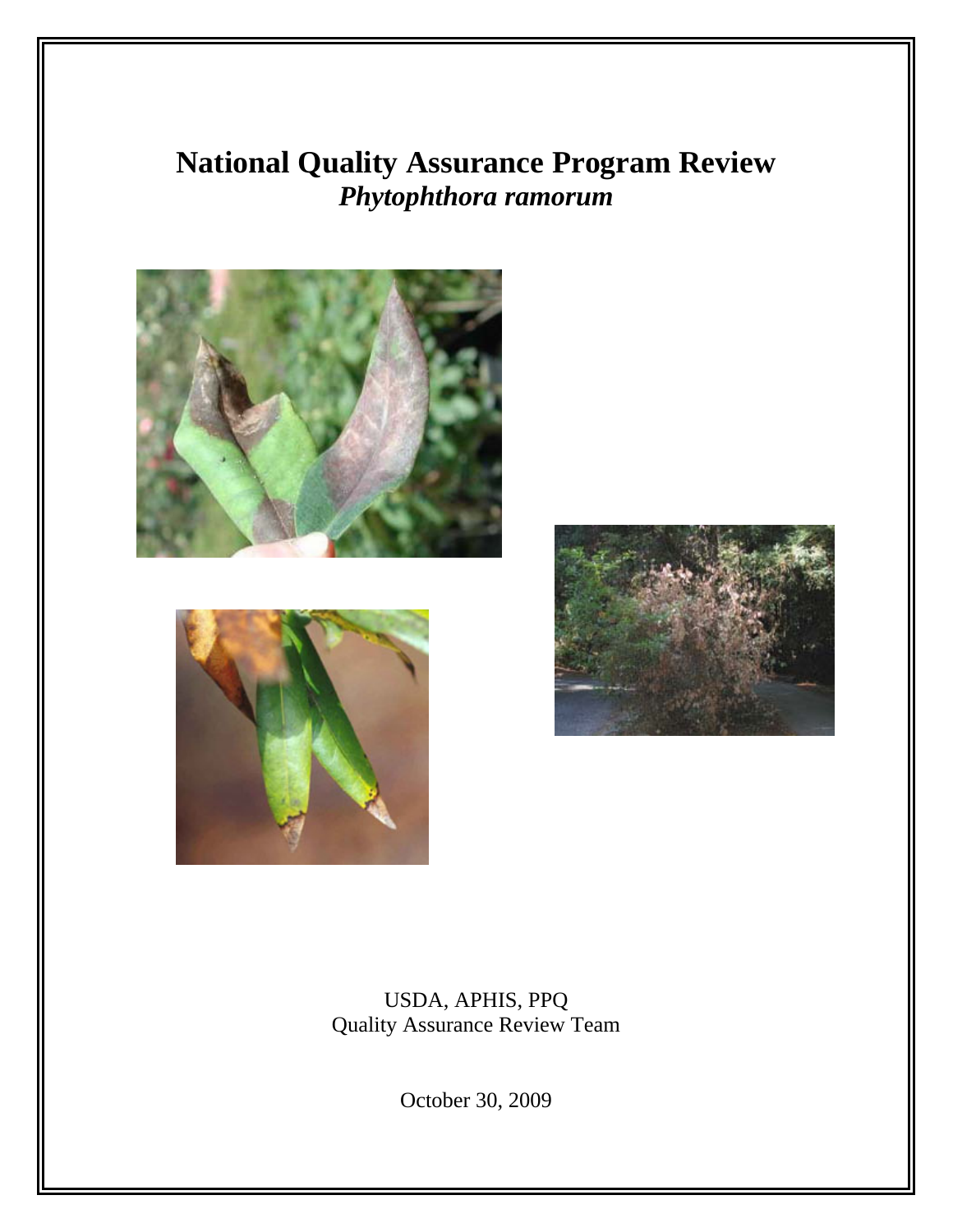# **Executive Summary**

From April - August 2009, a national review of the Phytophthora ramorum (*P. ramorum*) program was conducted as part of the PPQ National Quality Assurance Program at the direction of the National Plant Board and PPQ Executive Team. The primary goal of this review was to evaluate the programs business practices for strengths and weaknesses, and to identify areas in need of improvement. Program information was collected through three data gathering components. These components included: 1) site visits to California, Connecticut, North Carolina, Oregon and Washington; 2) focus group discussions at the Southern Plant Board meeting in Greenville, SC, and California Oak Mortality Task Force Symposium in Santa Cruz, CA; and 3) interviews and surveys of state and federal program officials.

Key issues were identified and are summarized in this report. Some of the key findings include the following:

- States visited recognized that further spread of *P. ramorum* cannot totally be prevented; however, without the program it would be widespread nationally in the nursery trade and would have spread further into the natural environment
- Best Management Practices (BMPs) afford significant reduction of risk in states where they are used
- The program has increased awareness of overall plant health in nurseries which has led to improved nursery management practices
- The *P. ramorum* program focuses on the infected host material (disease) and not the pathogen itself, which can also occur in soil and water. This is a point of major concern
- Trace work is resource intensive with limited benefits
- There are still many unknowns regarding environmental impacts, movement of the pathogen, and ability of the pathogen to cause disease

The review revealed several opportunities for program improvement. Some of the opportunities include the following:

- Clearly stated program goals and a set of program measures that serve as a true indicator of program success
- More options for treating *P. ramorum* in soil
- Review and revision of various APHIS protocols
- Greater application of BMPs to prevent further spread
- Improved program outreach especially as it relates to BMPs
- Field diagnostic tools for rapid detection and screening
- More research in several areas including water contamination, causes of repeated infested nurseries, potential pathways, and pathogen movement

The final report of the National P. ramorum Quality Assurance Review contains thirty-two recommendations for improvement of the overall program.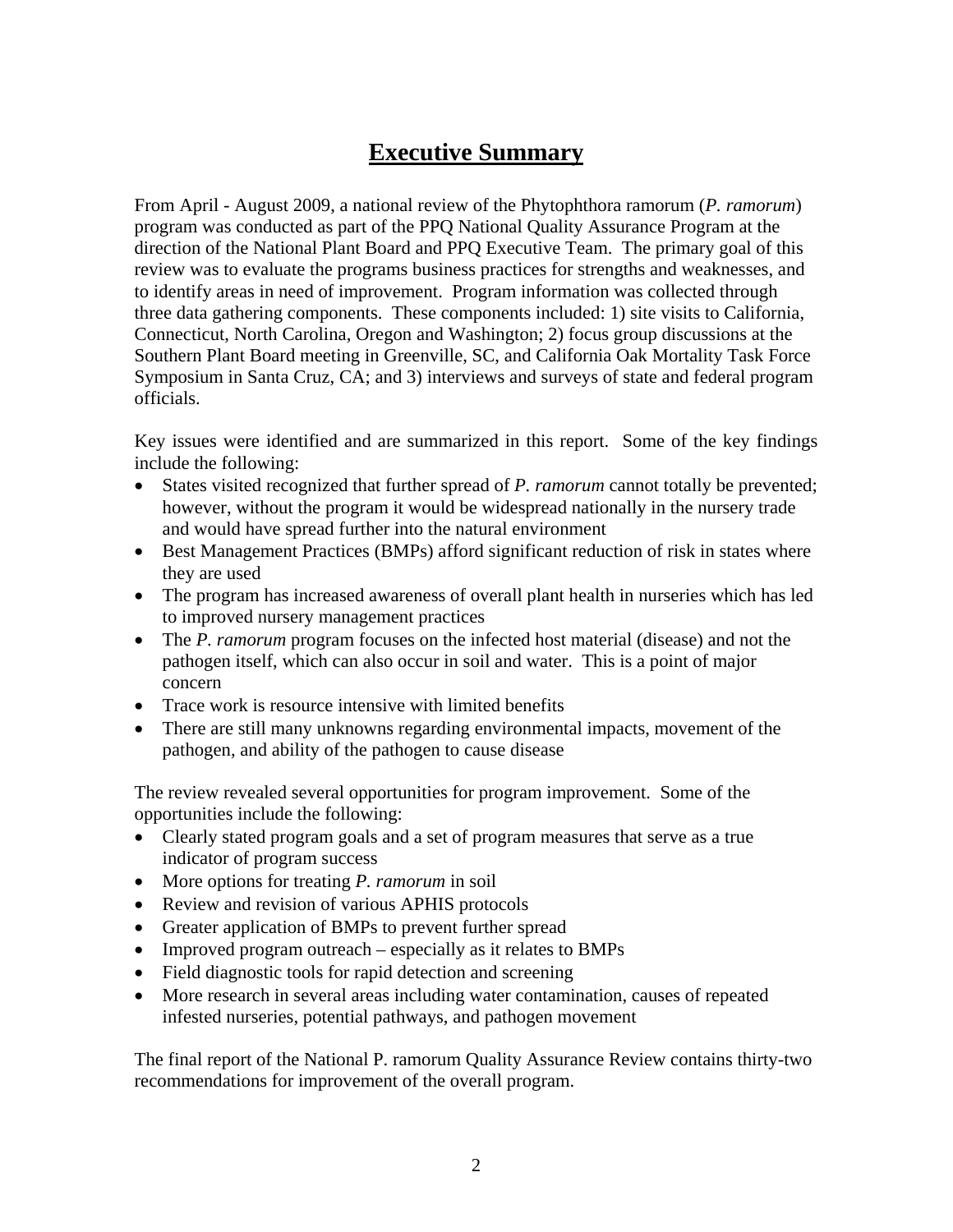# **Background:**

### **Introduction**

From April - August 2009, a national review of the Phytophthora ramorum (*P. ramorum*) program was conducted as part of the APHIS National Quality Assurance Program at the direction of the National Plant Board and PPQ Executive Team. The goal of this review was to identify program strengths, weaknesses, and areas for improvement. Due to the broad scope of the *P. ramorum* program, a Quality Assurance Coordination Team (QACT) was assembled to devise a plan to evaluate program components, and to identify necessary expertise and evaluation methodology. The QACT members were as follows:

Jeff Grode, Associate Director, Emergency and Domestic Programs, Riverdale, MD Dominic Santoro, PPQ Eastern Region Quality Assurance (QA) Coordinator, Raleigh, NC Jim Schoenholz, PPQ National QA Coordinator, Raleigh, NC Carl Schulze, National Plant Board Representative, Trenton, NJ Regan Thomas, PPQ Western Region QA Coordinator, Fort Collins, CO

### **Methodology**

The program components of the *P. ramorum* program were reviewed using various methods. Operational components were reviewed through observation via site visits to California, Connecticut, North Carolina, Oregon and Washington. Other components were evaluated through two focus group discussions at the Southern Plant Board meeting in May, 2009, and the California Oak Mortality Task Force Symposium in June, 2009. In addition, 19 interviews/surveys of state and federal program personnel were conducted.

### **Site Visits**

A review team was established for the site visit portion of the review. The team consisted of a cross section of eastern and western PPQ personnel that were knowledgeable of the program but did not have a specific stake in the results of the review. The review team members were as follows:

Clinton Campbell (Team Leader), PPQ, State Operations Support Officer (SOSO), Des Moines, WA

Jerry Levitt, PPQ, State Plant Health Director - Arizona (SPHD), Phoenix, AZ Mary Mahaffey, PPQ, Plant Health Safeguarding Specialist (PHSS), Aurora, CO Patrick Shiel, PPQ/Center for Plant Health Science and Technology (CPHST), Plant Pathologist, Raleigh, NC

Matt Travis, PPQ, State Plant Health Director - Maryland (SPHD), Baltimore, MD

Don Seaver (CPHST - Staff Scientist) and Terry Bourgoin (SPHD - Maine) filled in for Pat Sheil and Matt Travis respectively for site visits they were not able to attend. Dominic Santoro and Regan Thomas served as review coordinators in their respective regions.

Team members collected information through direct observations, interviews, and review of documents (e.g. correspondence, program records, analysis, and reports). Team members reviewed the information obtained during the visit in relation to effectiveness of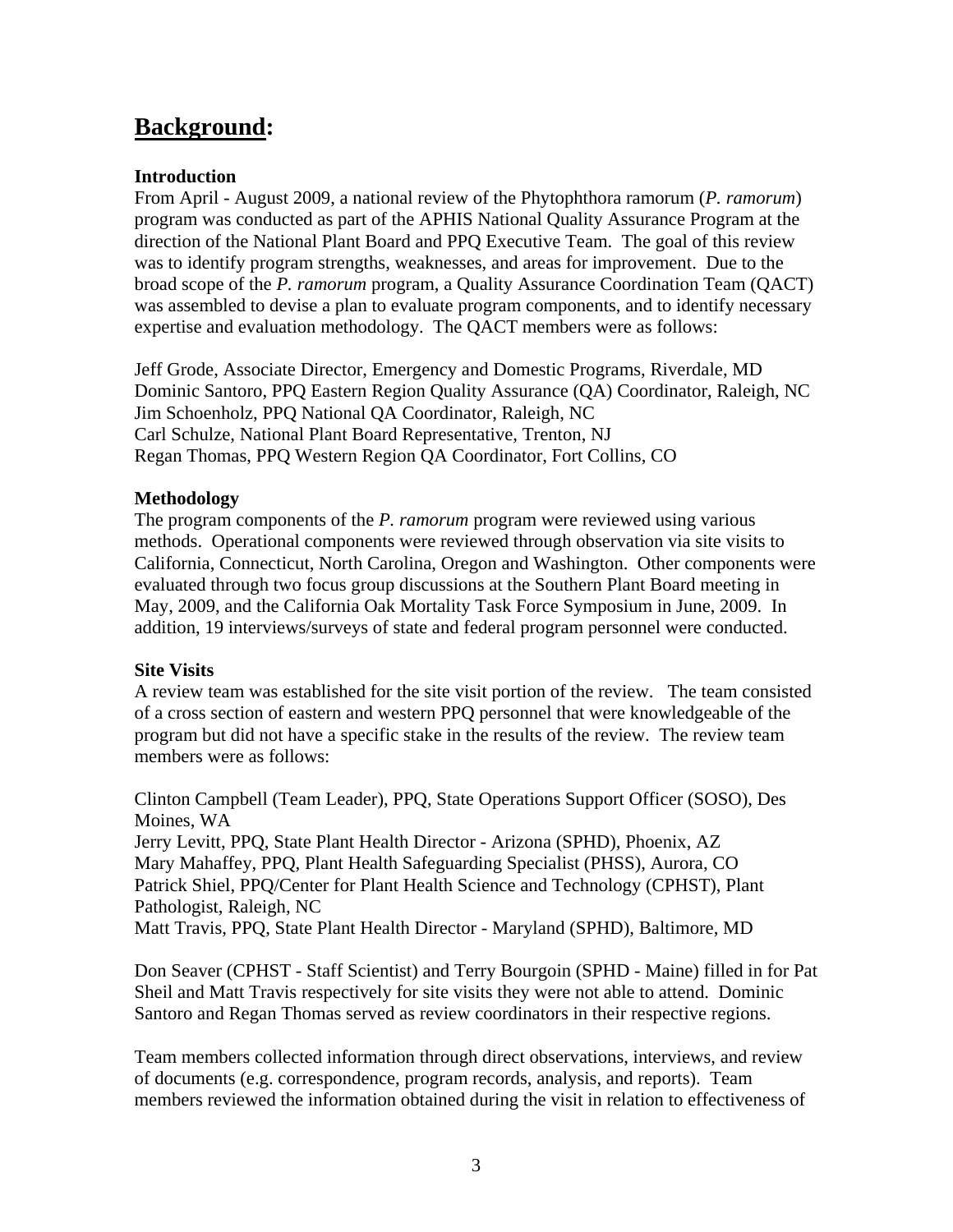program delivery, efficiency of operations, and compliance with policies and regulations in achieving established goals. These site visits included observations and discussion with industry, state, and federal personnel regarding; 1) program operations and management oversight; 2) operations at nursery growers and retailers; and 3) operations at accredited and non-accredited state laboratories.

#### **Focus Groups**

Two facilitated focus group discussions were conducted at the Southern Plant Board (SPB) meeting in Greenville, SC in May and at the California Oak Mortality Task Force (COMTF) Symposium in Santa Cruz, CA in June. These focus group discussions were an open invitation to all meeting attendees. There were 16 participants at the SPB session and 11 at the COMTF session representing various industry, county, state, federal agencies and organizations.

#### **Interviews**

Interviews and surveys were conducted by the QACT to gather information regarding Program Management and Oversight; Laboratories and Diagnostics; and Survey activities including trace related surveys and the CAPS components. Those surveyed included National Laboratories at Kansas State University and Penn State University, and the USDA Laboratory in Beltsville, MD. Other targeted interviews/surveys included National and Regional Program Managers as well as State Operations Support Officers. State interviews/surveys conducted by Regional Program Managers included SPHDs and SPROs from Georgia, Mississippi, Louisiana, Texas, New Jersey, and Nevada.

### **Final Report**

This report provides a comprehensive evaluation of the *P. ramorum* program based on information derived from a cross section of industry, state, and federal representatives across the United States. The observations in this report are broad in nature and focus on the program as a whole. Detailed information collected during the review is not part of the distribution for confidentiality purposes, but is being used by the *P. ramorum* program.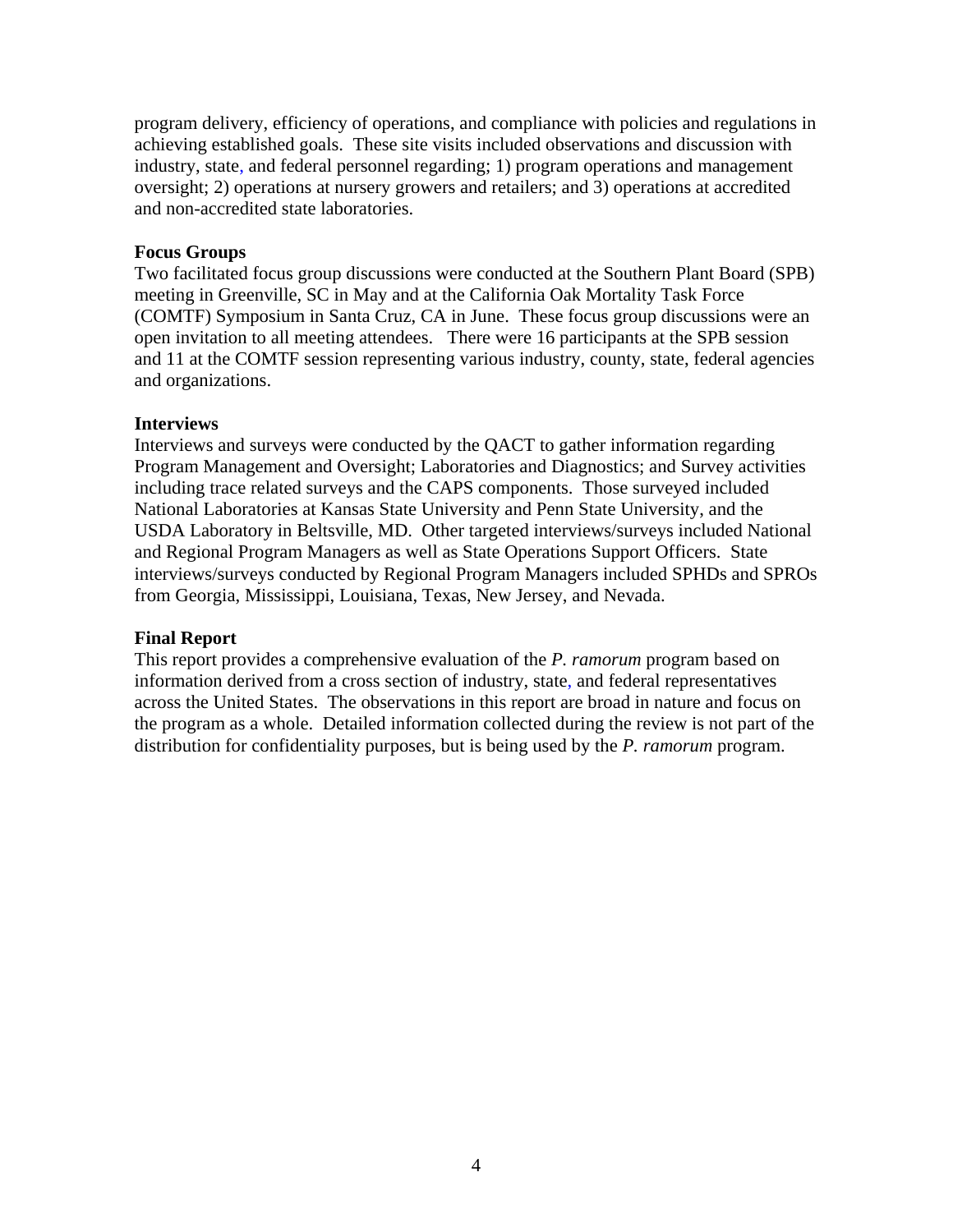# **Findings and Recommendations:**

# **SECTION 1: PROGRAM MANAGEMENT AND OVERSIGHT**

# **A. General Program**

# **1. Program Goals**

Through discussions with program managers in all states visited, several program goals were stated. Examples of goals stated include the following: 1) maintain federal quarantine and enforcement, 2) serve the nursery and citizens, 3) protect the natural environment, 4) maintain trade, 5) eradicate and/or control the disease, and 6) mitigate the risk of spread. The stated goals of the program expressed by the interviewees were dependent on the level (local, state, or federal) of their involvement within the program. Of the goals stated, several reasons were given as to why the program was not meeting these goals. Reasons included: 1) limited financial and human resources, 2) industry and state pushback on regulations/policy, 3) lack of available science related to policy, and 4) slowness of the regulatory process. In these discussions it was also unclear to all involved as to what the primary purpose of the program was; therefore, this was stated as another reason why perceived national goals are not being met.

# **Recommendations**

- Redesign national program goals to unify program stakeholders towards a common purpose.
- Develop a general purpose(s) statement that describes a strategy for reaching the stated goals.

# **2. Program Strengths**

Stated program strengths were as follows:

- Good relationship between counties, states, and industry
- The program facilitates shipping/trade
- Some states identified having strong industry support
- Best Management Practices (BMP) in states that use them work well and have had positive impacts through improved nursery practices
- Program delivery has become more efficient over time
- Program helps industry see things differently and strive for a good plant health program
- Increased awareness of other *Phytophthoras* has helped develop the program infrastructure to better safeguard nursery production
- Good diagnostic laboratory support
- Field support at federal and state levels
- Support from different states/industry groups

# **Recommendation**

• None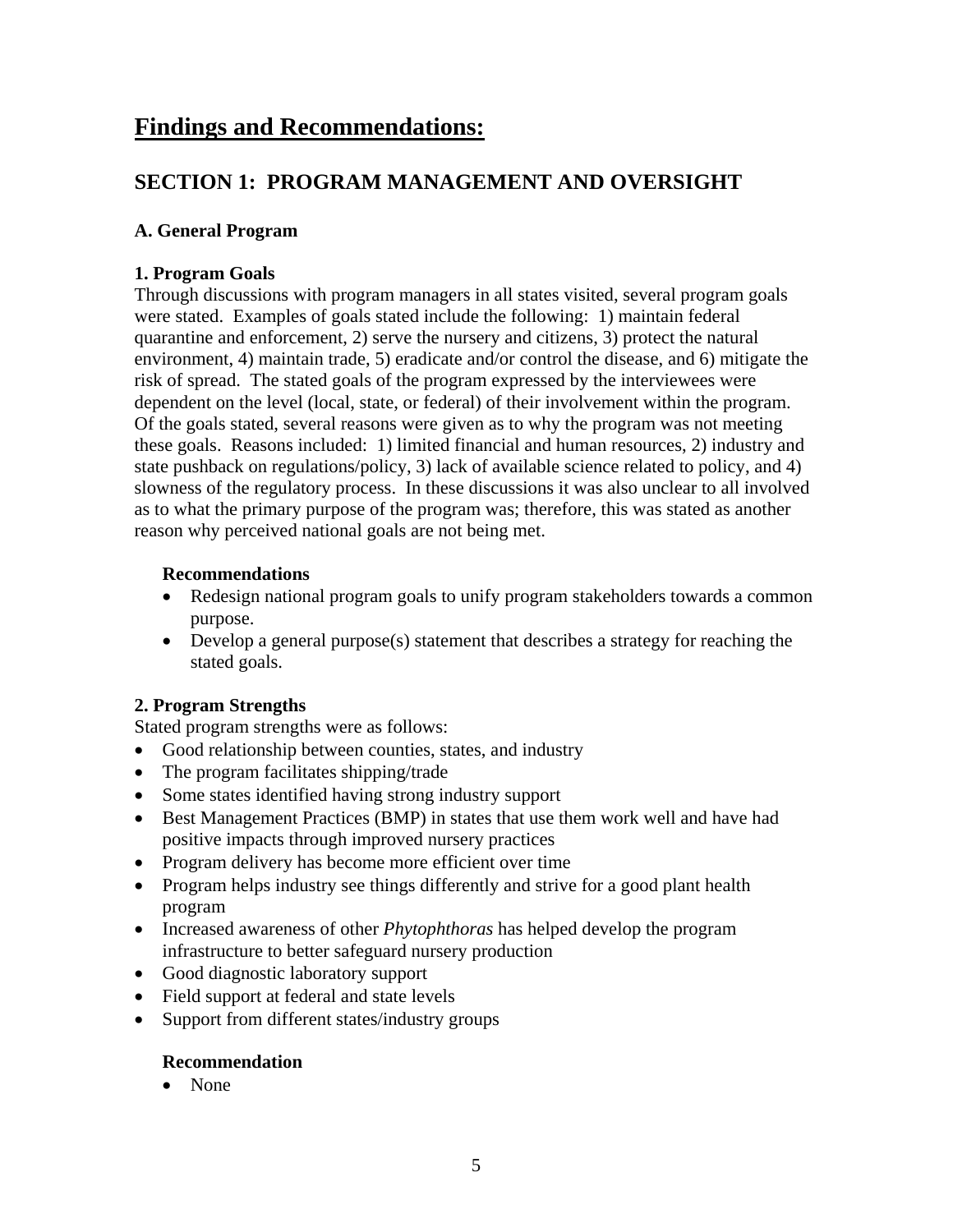### **3. Program Weaknesses**

Stated program weaknesses were as follows:

- Unclear and complicated regulations and protocols (continue to become more complicated and unclear)
- Underutilized BMPs by industry
- Inadequate outreach communication on the use of BMPs to educate industry on pathogen concerns
- Laboratory testing is good for after the fact detections, but is inadequate for a proactive disease monitoring system
- Traceback protocols are resource intensive with limited results
- Fungicide masking of symptoms makes it hard to detect the disease
- Lack of knowledge about the disease in the initial phases (getting better, but more is needed)
- Disease is a moving target (i.e. expanding host material, environmental, fungicides)
- Resource intensive program both in personnel and dollars
- Lack of applied science and methods (i.e. soil and soil treatments) for control and eradication
- Lack of understanding of the actual impacts of the pathogen (i.e. forest establishment; can it be eradicated?)
- Pushback from industry over stricter regulatory measures
- Nurseries for the most part look at the bottom line and do not go beyond the basic requirements
- Lack of detection tools (diagnostic tests) in the field
- Lack of a process for counties/states to be removed from a regulated area status

# **Recommendation**

 Develop a program strategy to meet program goals and address identified program weaknesses.

# **4. Certification Program**

Nursery certification programs geared towards *P. ramorum* management have been beneficial to nurseries in providing educational information and general practice guidelines regarding *P. ramorum* and other plant pest and disease issues. There are several good models to follow in developing a clean stock program. The more successful models emphasize county, state, federal, and industry collaboration.

### **Recommendation**

 Develop an enhanced standard certification program to be available to states and counties in the regulated area. Enhanced certification goes beyond current nursery stock certification inspections; it involves production practices which are audited.

### **5. Best Management Practices (BMP)**

Best Management Practices (BMP) in states that use them work well and have had positive impacts through improved nursery practices. Nurseries that have incorporated these practices are quick to recognize potential problems and address them immediately.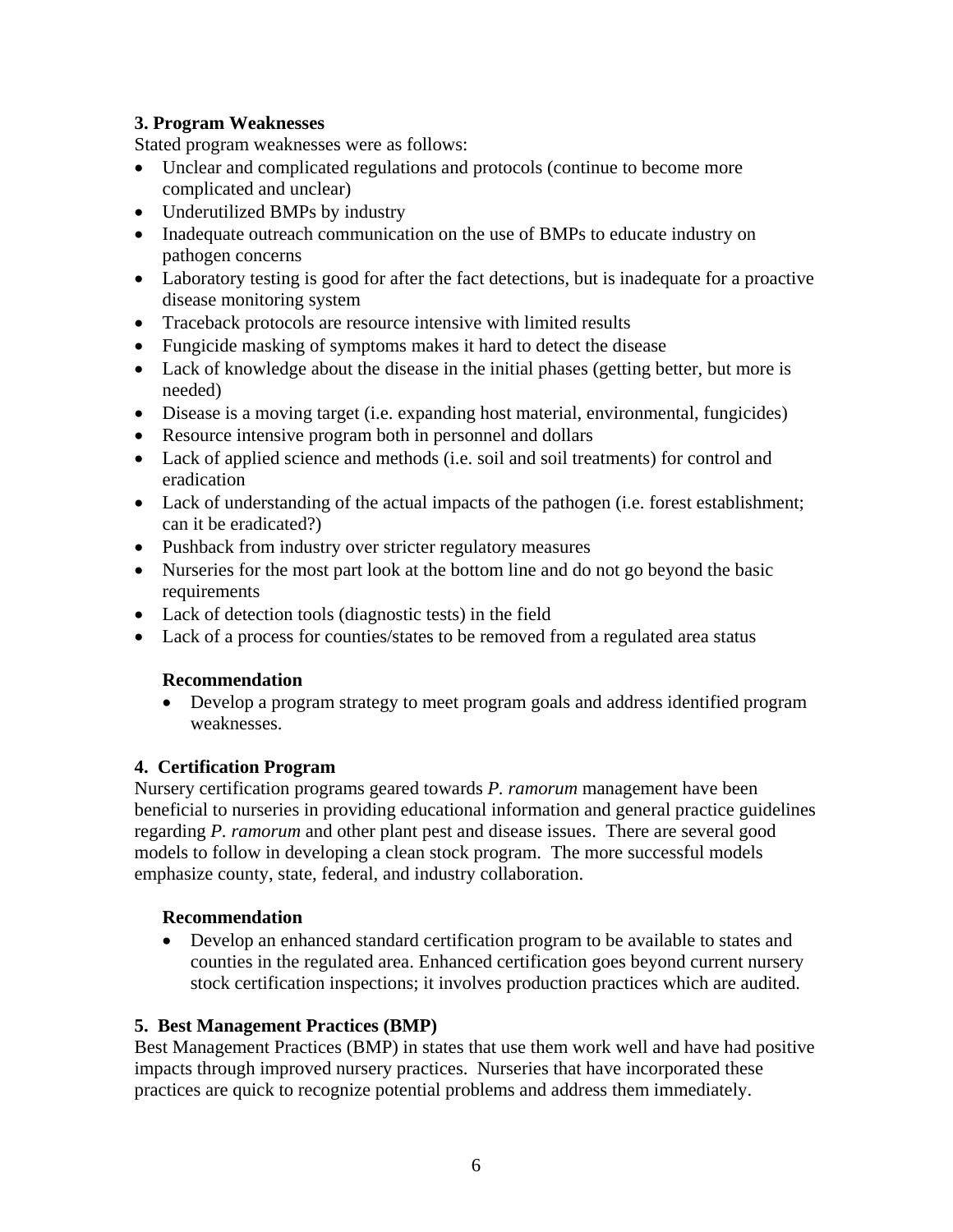### **Recommendation**

 Consider adopting the best available BMPs with a broad systems approach as the standard for phytosanitary certification in the regulated areas. These BMPs should be tied to all future outreach efforts and should be made mandatory as a prerequisite in the regulated areas.

### **6. Funding**

Funding levels vary from state to state. Federal Cooperative Agreements in some states are the sole funding source for this program. States commented they do the most they can with the funding they receive and lack of funding can jeopardize program progress. It was also noted that a National *P. ramorum* survey has not been conducted in several years due to lack of funding. Compensation for plant removal was communicated as a means to provide incentives to nurseries to report potential problems or symptomatic plants. Other programs were cited for having this program component (i.e. citrus canker, plum pox) where *P. ramorum* does not.

### **Recommendation**

 Investigate the feasibility of a compensation component to enhance program cooperation and provide incentives to report potential problems.

### **7. Political Pressures**

There were no political pressures identified within the states that negatively impacted the ability to carry out provisions of the *P. ramorum* program. However, external political pressures between regulated and non-regulated states were cause for concern.

### **Recommendations**

• None

### **8. Program Life Cycle**

This program was viewed by review participants as a stable-ongoing program. It was noted that the review participants saw this program as a means to maintain trade and did not see an end strategy.

### **Recommendation**

• The program purpose statement (recommended in Section A. 1, above) should include an exit strategy.

### **B. Organizational Structure and Staffing**

This is a joint state and federal program (including counties); however, roles and responsibilities of federal, state and local personnel vary. In California the counties carry out the operational components of the program where CDFA and PPQ carry out the managerial components. In most other states, PPQ serves in the managerial role and states carry out the operational functions. Overall the management structure supports all necessary program functions.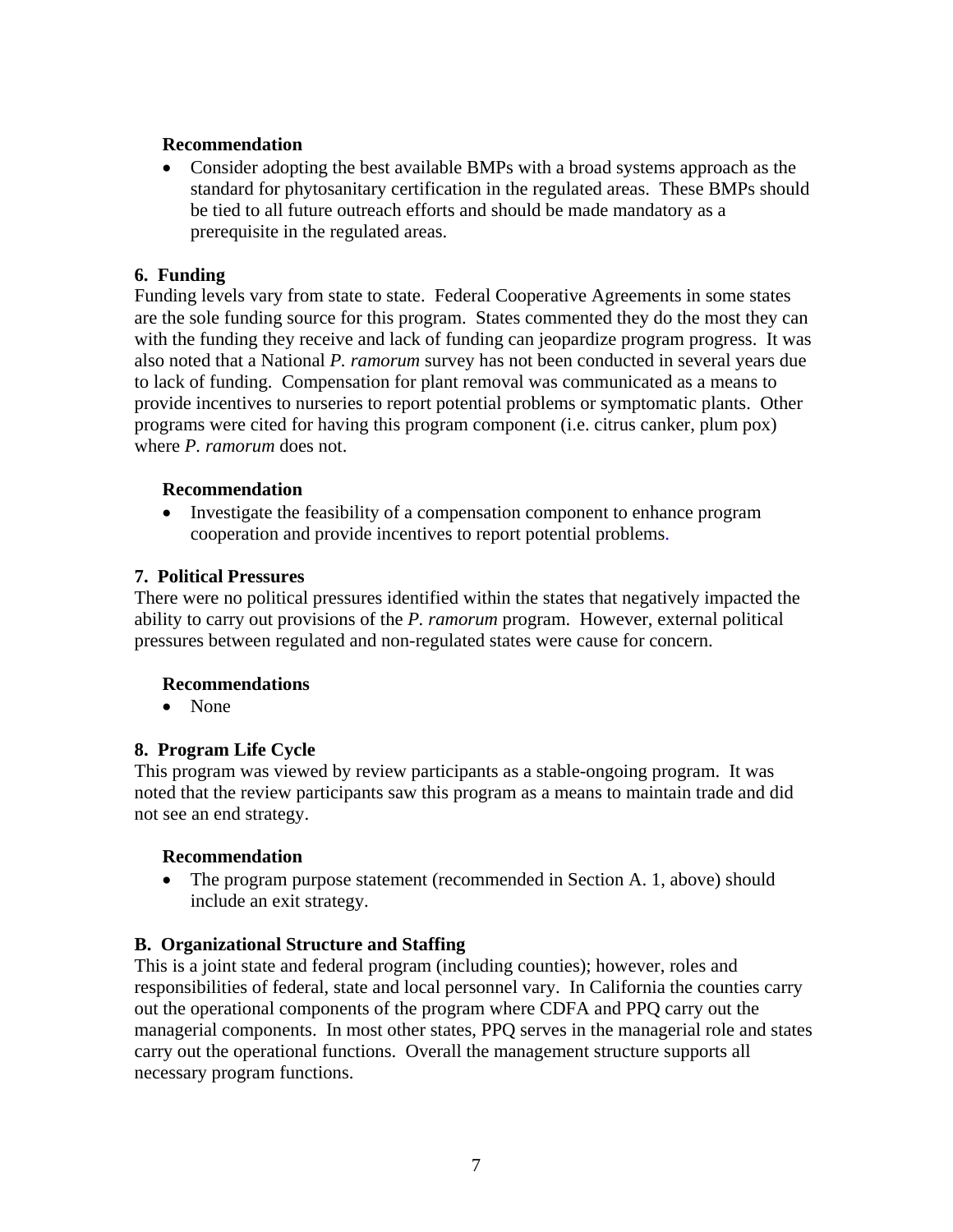### **Recommendation**

• None

### **C. Training and Recruitment**

States provided regulatory training and industry provided nursery employee training to meet their needs. Training in the regulatory area is provided by states regarding symptoms and survey techniques. Nursery employees are trained in detection and management practices. Overall training appeared to be adequate and readily available. Lack of funding in some states was a factor in not being able to provide as much training as they wanted. Turnover did not appear to hamper program progress or operations.

### **Recommendation**

None

### **D. Program Planning and Work Plans**

Work plans are prepared as part of the Cooperative Agreements process and provide adequate program direction to states and counties.

### **Recommendation**

None

### **E. Performance Measures**

Some targets or milestones are set by states to measure local accomplishments. The team did not identify any overarching set of program measures that would serve as a true indicator of program success. The most used measure of progress stated was the decline in the number of positive nursery detections. Industry communicated that APHIS should be able to tell them how well they are doing in regards to this program.

### **Recommendation**

 Utilize national program measures that focus on revised program goals and outcomes.

### **F. Risk Analysis**

Informally, risk has been analyzed at the local and industry level and the results are used in developing their management practices. On a larger scale, there have been limited risk studies regarding host material and potential pathways. This pathogen is considered by states and industry to be high risk for spread due to the broad range of host material. This pathogen is also considered high risk due to potential economic impacts on the nursery industry, and potential environmental and forest impacts. This is a necessary program based on science and risk.

### **Recommendation**

• None

### **G. Program Operational Guidelines**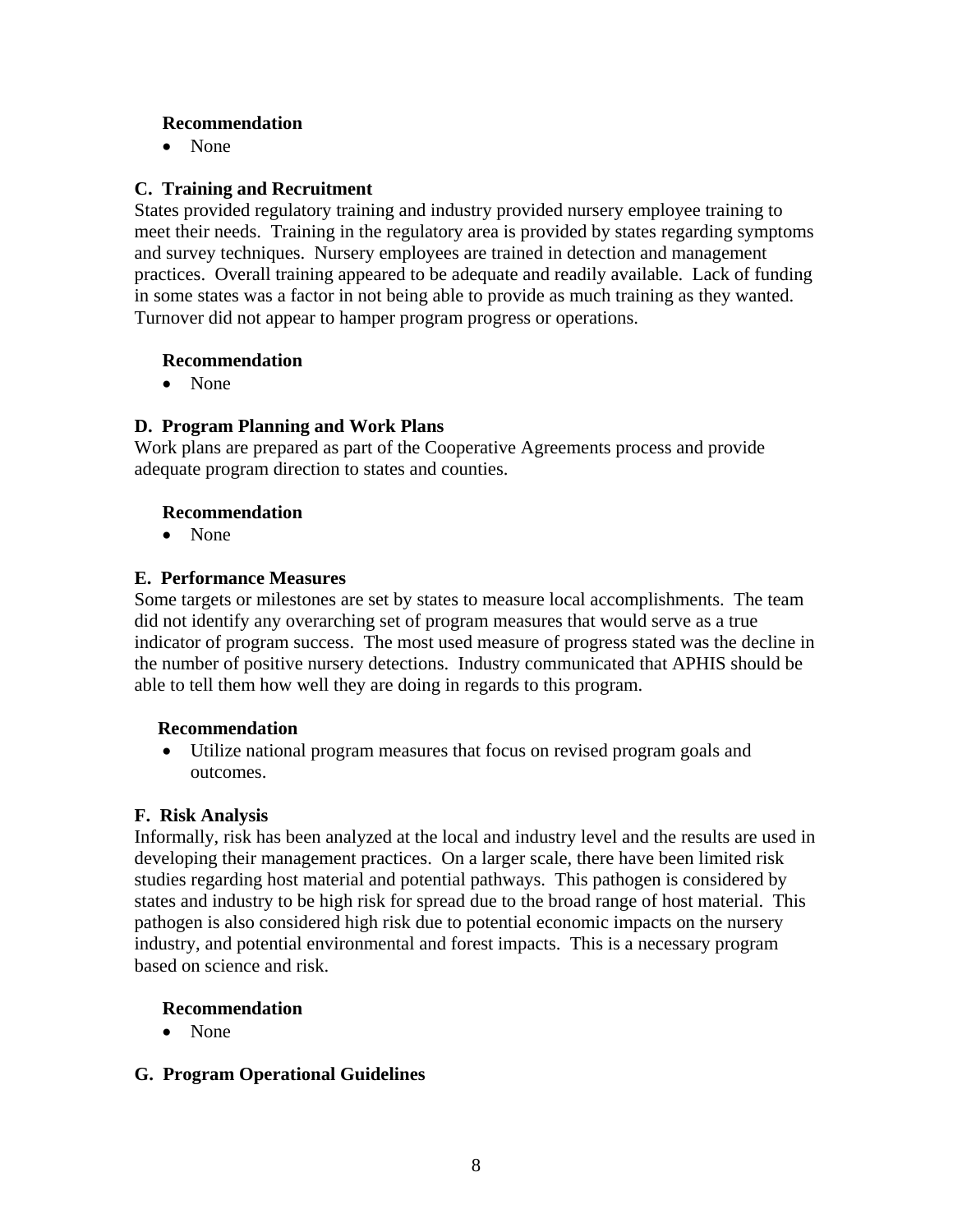PPQ writes and issues protocols for nursery survey, confirmed nurseries, and laboratory activities with input from states and industry; however, some states indicated the lack of opportunity for input. The protocols essentially drive the program's activities. There was great concern that the protocols were not always clear and needed to be interpreted by states before being distributed to industry. Time and resources were a stated concern in getting the protocols clear, concise, and current.

### **Recommendation**

- Protocols need to be reviewed and revised by the National Program Manager to be more clear and concise with state input.
- Protocols need to be routinely reviewed and validated for applicability.

# **SECTION 2: OPERATIONS**

### **A. Exclusion**

The nursery exclusion function is focused on where nurseries obtain growing stock. Certified nurseries in the regulated area have increasingly moved to propagating their own stock in lieu of buying from outside sources. This has become a nursery level initiative.

*P. ramorum* is very difficult to detect on infected host material at port of entry Plant Inspection Stations due to several factors. Post entry quarantine is not required for entry of this plant material.

### **Recommendation**

- Recommend that CPHST evaluate whether Q37 needs to be revised to include Rhododendrons, Pieris, Viburnum, Camellia, and Kalmia for post entry quarantine.
- Develop disease indexing and other testing protocols that can be implemented to verify and assure propagative material entering the U.S. is disease free.

### **B. Survey (CAPS) Pest Detection**

CAPS funding is used in some states to conduct routine *P. ramorum* survey. Other states fund their own surveys through routine nursery inspections. It was indicated that inspectors are adequately trained and guidelines are followed. It was also indicated that funding was not available for a national CAPS survey for *P. ramorum*. The last national survey was conducted in 2005.

# **Recommendation**

• Revisit the need to conduct another National CAPS Survey.

# **C. Survey (Trace)**

The process to compile shipping records on the production end to provide trace information to regulatory officials is a very lengthy one. Regulatory officials on the receiving end indicated that they usually receive the trace information too late, since the plant material has already moved and nothing is left to inspect. Or, the plant material has already been in the state six months to one year before it has been traced. The overall trace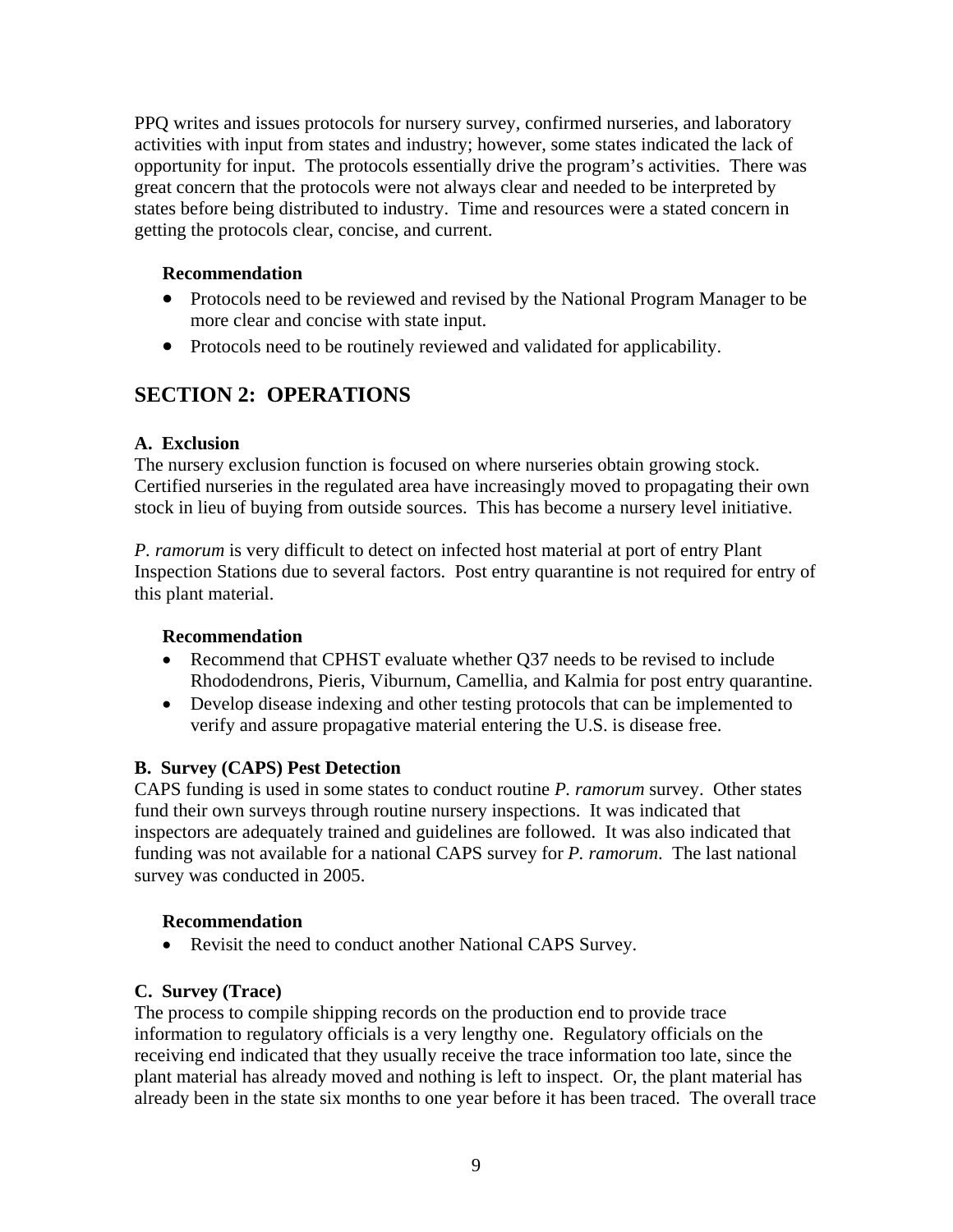process is costly and resource intensive with questionable benefits. Timely notification is the key for trace work to be successful as plant material moves quickly in the nursery industry.

### **Recommendations**

- Conduct an analysis of trace work to determine how successful trace work is in finding positive nurseries and the results of any follow-up surveys.
- Investigate the feasibility of providing shipping information to states receiving host plant material from regulated areas.

### **D. Sample Collection and Processing**

The survey and sample collection process is solely dependent on the inspector's ability to find symptomatic plant material. The success of this process is based on many factors including environmental and use of fungicides. It is critical that more tools be made available during sample collection to help with detection at the field/nursery level.

Across the board, the sample collection and processing at all locations appeared to be in accordance with the protocols. The nursery sampling manual is followed. Sample tracking methods from the collection point to processing was adequate to ensure sample integrity. There was a general concern that the 40 sample minimum was not enough to detect *P. ramorum*. Several locations indicated that more samples were needed.

### **Recommendations**

- Research the development of field diagnostic kits for quick screening and/or early *P. ramorum* detection.
- Evaluate the efficacy of the 40 sample minimum protocol to detect *P. ramorum*.

### **E. Regulatory Inspection (CFR)**

Regulated states schedule regulatory inspections at times of year that are conducive to *P. ramorum* detection. Inspections are conducted annually in regulated counties and monthly in quarantine counties for certified nurseries that ship interstate. Inspection protocols were followed at all sites visited.

### **Recommendation**

• None

### **F. Regulatory Compliance**

Compliance agreements are a regulatory component of the program and used in regulated states to ensure compliance by nurseries and facilities shipping interstate. Inspections occur monthly for nurseries in quarantined counties and annually for nurseries in the regulated counties. The regulatory component of this program (including state and federal regulations) appears to effectively prevent the spread of the disease – to the extent possible. However, it was indicated from non-regulated states that the regulations did not go far enough in preventing the spread, since the current regulations allow the movement of known host material when similar programs do not allow this movement. It was stated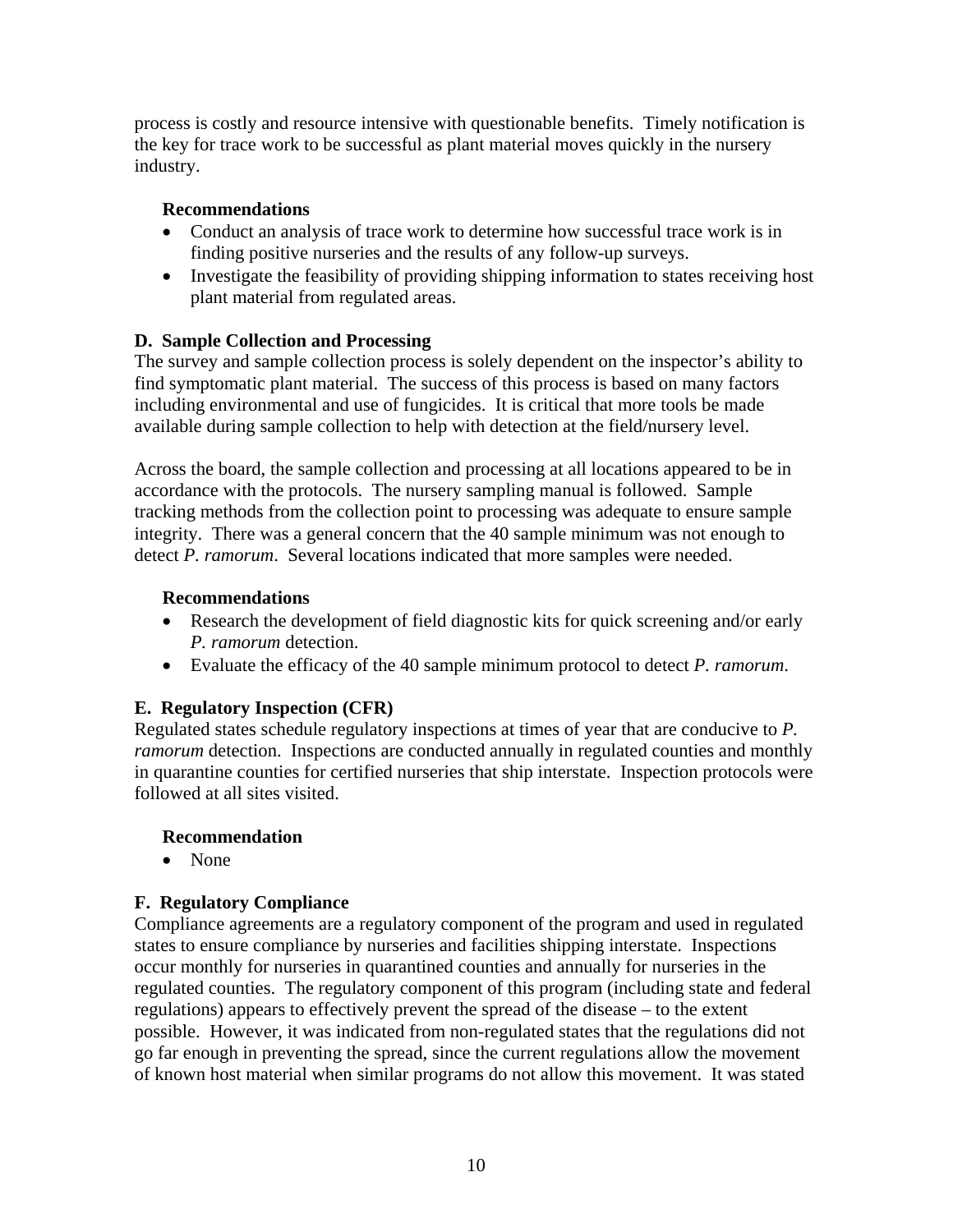on several occasions that USDA regulates the infected host material (disease) and not the pathogen. There is a need for more focus on the pathogen and less on the symptoms.

It was pointed out that an Emergency Action Notification (EAN) cannot be issued to hold the potentially infested nursery stock until a determination has been made by the Beltsville laboratory. A few states questioned why they had to wait for federal laboratory confirmation to issue an EAN rather than rely on their own laboratory determination since they have been certified and proficiency tested.

It was also pointed out that there is no process/protocol for moving from a regulated status to a non-regulated status. Counties and states identified a need to establish a process that would allow them to move towards a non-regulated status.

### **Recommendations**

- Recommend that the regulations be evaluated to include regulation of the *P. ramorum* pathogen in addition to the host material (disease).
- Develop a process for moving a geographic area (state/county) from a regulated status to a non-regulated status. This process should be supported by current science.

### **G. Treatments and Environmental Monitoring**

Effectiveness of the Confirmed Nursery Protocol (CNP) is sketchy in regards to soil treatment, plant destruction blocks, and other mitigation measures. Soil treatment was mentioned multiple times as an area lacking the scientific support for adequate mitigation of the pathogen. There was disagreement among review participants as to the effectiveness of the size of the destruction block in relation to prevention of new infestations or contamination of other material in the nursery.

### **Recommendation**

• There is a need to develop multiple efficacious soil treatment methods.

### **H. Sanitation/Cleaning and Disinfecting/Bio-Security**

The program has a sanitation component. All sites visited were following sanitation protocols and taking necessary steps to prevent contamination through the movement of material onto the premises. Program personnel had necessary bio-security supplies and materials available in their vehicles. In California, BMPs contain good information regarding bio-security measures to prevent the movement of the pathogen. Nurseries are aware of sanitation methods.

### **Recommendation**

• None

### **I. Laboratory**

The proficiency testing is conducted annually at all certified laboratories. The process for this testing is time consuming and resource intensive. Many states felt this annual testing was beyond what was necessary for certification.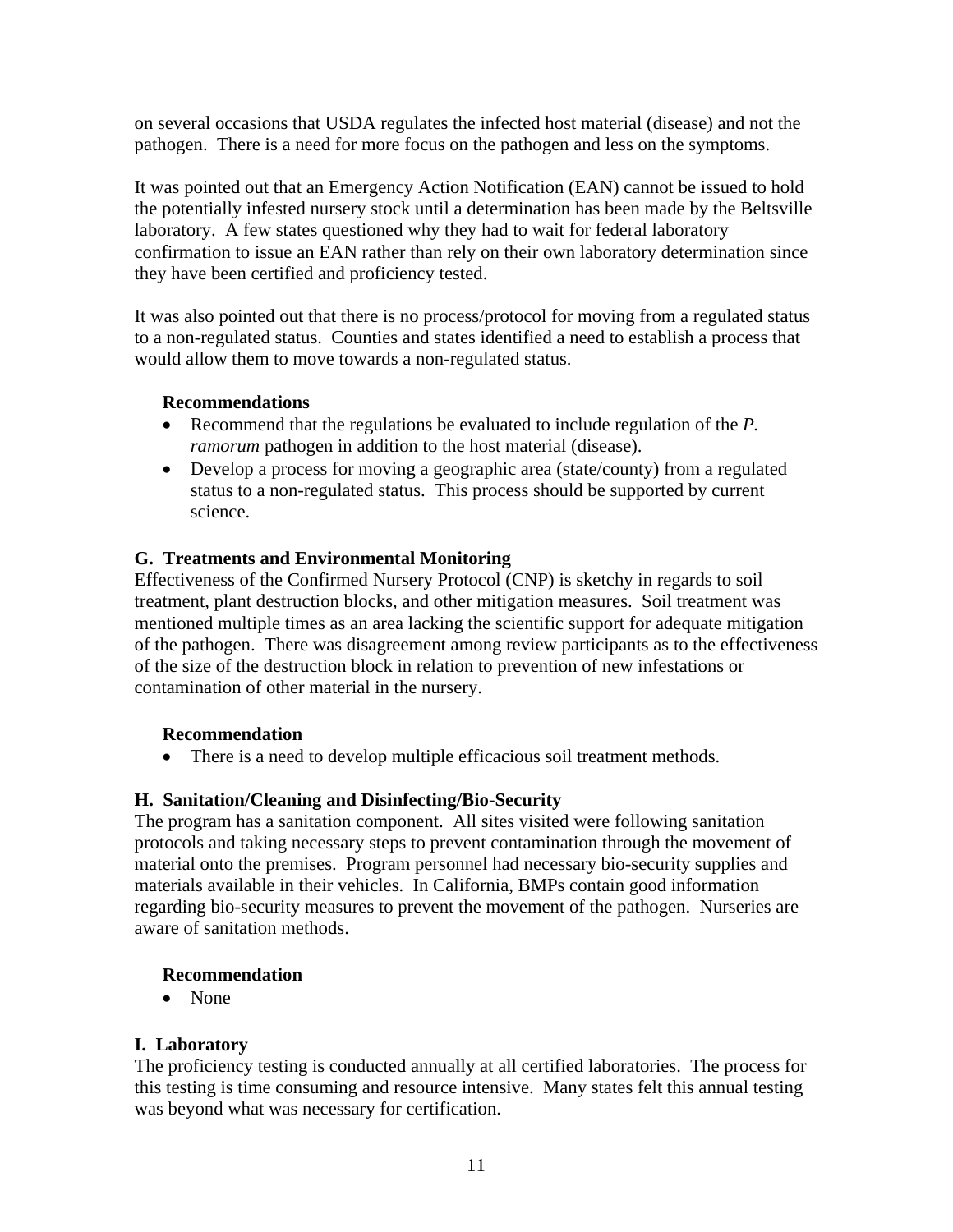Many review participants stated the need to readily access the most current laboratory protocols. This was not always the case as the PPQ *P. ramorum* program website did not carry the most current information. The CPHST website is not directly updatable by personnel that post laboratory protocols. These protocol updates have to go to an Information Technology group in PHP to upload them, which creates a lag time in getting timely laboratory updates to the field locations.

It was communicated that the turnaround time for samples sent to the USDA Beltsville Laboratory was very good. There was some concern regarding the lag time from sending a sample to the local laboratory and getting results. The concern was that plants are not placed on hold and can move before results are completed. This was a concern during the seasonal peak of sample collection and getting results in the regulated and quarantined areas.

The implementation of real time PCR is a proven technique and works very well. Laboratories stated there was less contamination and this was a very reliable diagnostic tool.

There was concern among state laboratories regarding the length of the process for getting soil sample results in order to release the nursery. It was indicated that this process can take months.

### **Recommendations**

- Allow CPHST access to the website to make timely laboratory protocol updates.
- Explore process improvements and other methods to expedite the *P. ramorum* proficiency testing to be less time consuming and resource intensive.
- Methods to detect *P. ramorum* in the soil need to be improved.

### **J. Pest Detection and Response**

States are generally satisfied that the detection process is working through the quarantine and regulated county inspection program. Response from the Beltsville lab for final determination is good when samples are forwarded.

### **Recommendation**

• None

### **K. Scientific Effectiveness (Methods)**

It was stated on many occasions that more research on effective methods is needed. More importantly was the ability to integrate solutions into operational practices. Program areas most often cited for needed research included:

- Causes/pathways of repeated infested nurseries
- Soil contamination testing and mitigation measures
- Water contamination (i.e. genotyping of pathogen in water and nurseries)
- Potential movement of pathways into, and within, nurseries and environment
- Development of field diagnostic tools (field ID)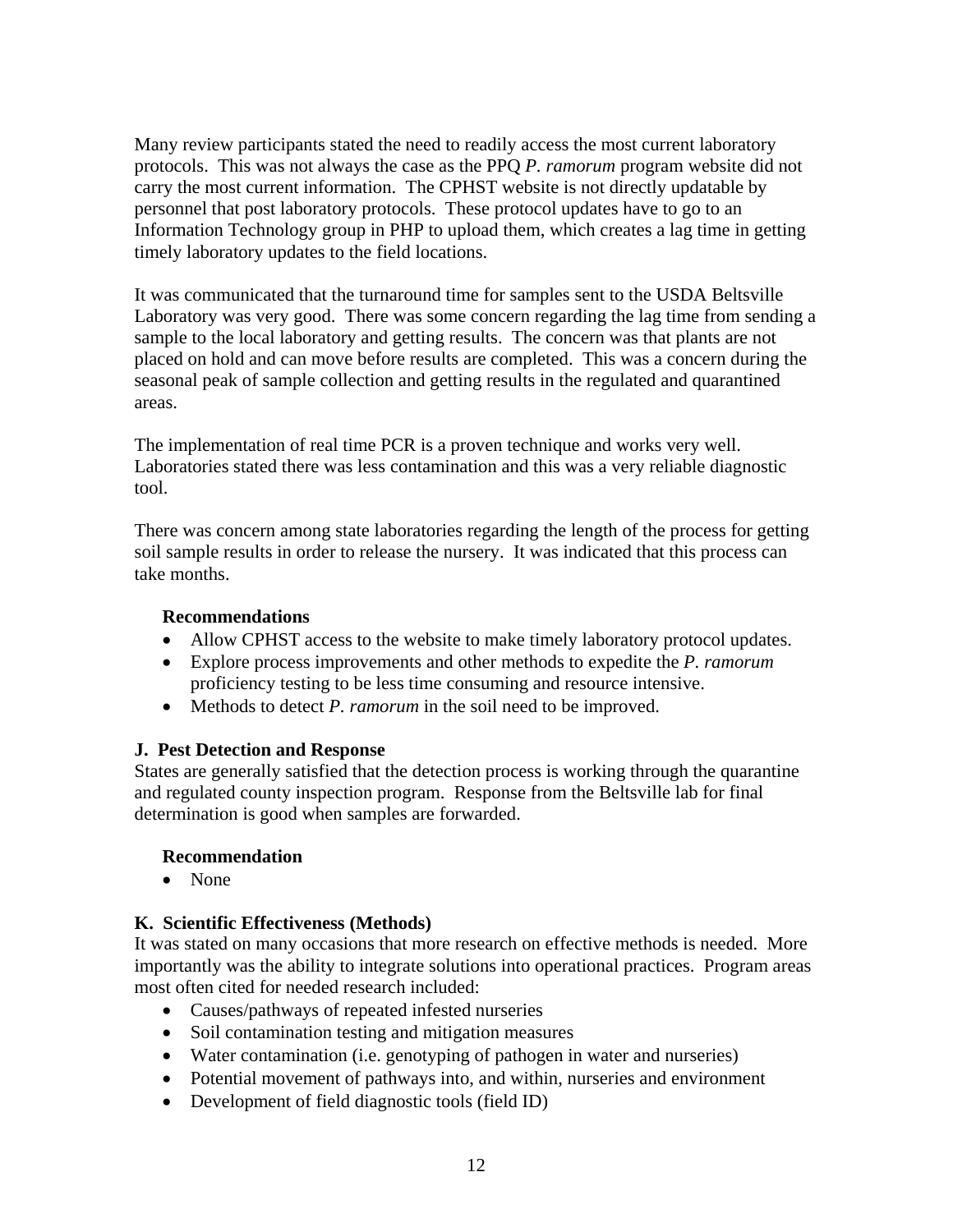- Efficacy of the destruction lot size (CNP)
- Validation of block buffer distance to control pathogen movement

In regards to water detection, there was concern regarding water positives and the potential impacts on nurseries and environment. There was an expressed need to research this potential pathway.

### **Recommendations**

- Continue to research the development of field diagnostic kits for quick screening and/or early *P. ramorum* detection.
- Review and research the relationship and/or distribution of the pathogen in water and soil and its potential to infect plant material in nurseries and the environment.
- Areas needing research as identified above should be forwarded to a Technical Working Group or Technical Review Team for further consideration.

### **L. Communication and Support**

Overall program communication and support from all levels of PPQ was good. There was a desire by several review participants to resurrect the national conference call (including industry) to discuss new rules and clarify protocols.

### **Recommendation**

 Consider resurrecting the national conference call to include industry to discuss new rules and clarify protocols.

# **SECTION 3: DATA MANAGEMENT**

### **A. Data Management**

All states had some form of data collection and reporting mechanism for the *P. ramorum* program. All states were able to retrieve program data at the operational level for analysis, reports, and decision making, and could provide information regarding program progress and accomplishment. No formal analysis is conducted at the state level; however, all states visited were able to provide necessary trend and statistical information. Appropriate data are entered into NAPIS however, it was stated that the data entry process was difficult. It was also stated that NAPIS was not user friendly when trying to get information out of the system. There is no national data collection system specific to *P. ramorum*. The National and Regional Program Managers must collect individual state data to compile specific reports and analyses.

### **Recommendation**

 Investigate whether data collected is being used to the fullest extent possible to evaluate program progress towards established goals.

# **SECTION 4: COMMUNICATIONS**

**A. Interagency Cooperation**